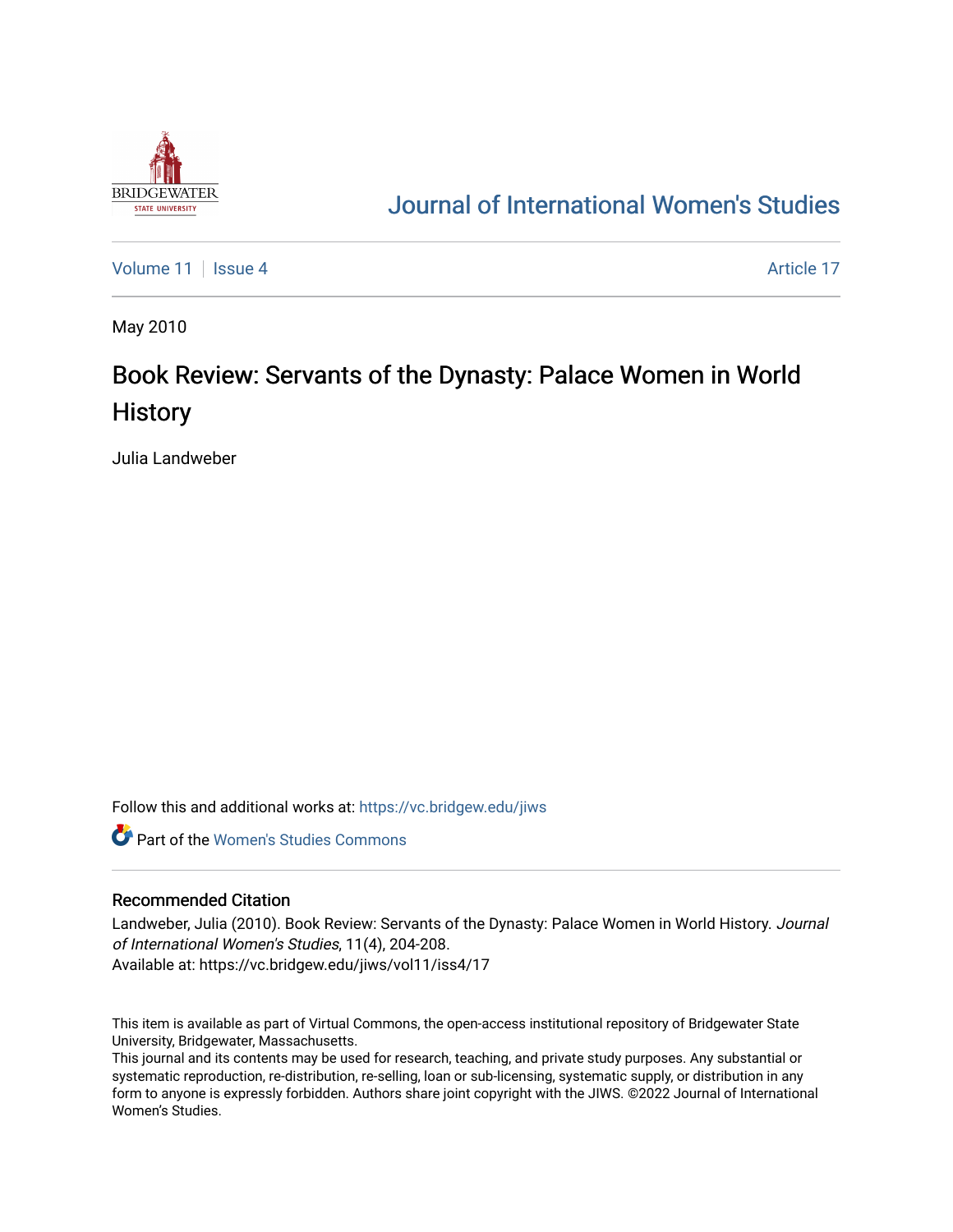*Servants of the Dynasty: Palace Women in World History.* 2008. Anne Walthall (ed.). Berkeley: The University of California Press. 381 pp. (Includes illustrations, photographs, maps, tables, and index). \$60.00 (Hardback), \$24.95 (Paperback).

## Reviewed by Julia Landweber<sup>[1](#page-1-0)</sup>

*Servants of the Dynasty* does something no other study has done before: the fifteen original essays commissioned for this project provide the first comparative examination of the lives of women in royal courts in a genuinely world-historical context. In doing so, editor Anne Walthall and her contributors offer important insights to two subjects of history often kept entirely separate: the history of monarchy, and the history of women. Recognizing that scholars from both camps may question the need for this study, Walthall pointedly asks in the introduction: "What can a study of palace women bring to our understanding of how different monarchies functioned?" and "What can a study of palace women bring to our understanding of what women did in the past?" (18, 20). These are good questions. Monarchies and royal courts have nearly always been configured around the maintenance of masculine power and authority (one fact this collection makes abundantly clear is that ruling queens, empresses, sultanas, begums, or any other title you can name are astonishingly uncommon historically all around the world). When royal women and other female palace inhabitants have received historians' attention, they have most often been situated in a biographical context, and often as not with a romantic or salacious bent. This tendency is especially evident within the evergreen genre of biographies about the queens and royal mistresses of France and England.<sup>[2](#page-1-1)</sup> Although readers anticipating another set of romantic or voyeuristic biographies will be coming to the wrong book, I doubt they will leave disappointed. This study is a compelling read of an entirely different sort: each chapter opens new vistas into the lived realities of palace women across the globe at all social levels, from the expected consorts, concubines, and royal mistresses, down to the lowest levels of relations and servants; there are even detours—some of them surprising—into female opportunities to become economic entrepreneurs and armed soldiers.

*Servants of the Dynasty* originated at two conferences on world historical studies concerned respectively with gender and palace women, hosted by the University of California campuses at Davis and Irvine. The resulting volume presents work by the some of the conference participants, framed by an opening essay from Walthall titled "Introducing Palace Women." Here she usefully lays out the historical and scholarly issues surrounding the study of palace women. Yet unlike most introductions to a set of collected essays by multiple authors, Walthall does not provide a clear rationale for how to proceed intellectually through the rest of the book. The following fifteen chapters do not seem organized by any discernable logic: they are neither divided into topical "parts", nor is there an obvious chronological or geographical progression. For example, a chapter

Journal of International Women's Studies Vol. 11 #4 May 2010 204

 $\overline{a}$ 

<sup>&</sup>lt;sup>1</sup> Julia Landweber is an Assistant Professor of History and Women's Studies at Montclair State University.

<span id="page-1-1"></span><span id="page-1-0"></span><sup>2</sup> See the many books by Antonia Fraser, such as her recent *Love and Louis XIV: The Women in the Life of the Sun King* (London: Weidenfeld & Nicolson, 2006); see also Nancy Mitford's classic, *Madame de Pompadour* (New York: NYRB Classics reprint edition, 2001); other recent entrants include Eleanor Herman, *Sex with Kings: 500 Years of Adultery, Power, Rivalry, and Revenge* (New York: Harper Perennial, 2005), and Kelly Hart, *The Mistresses of Henry VIII* (Stroud: History Press, 2009).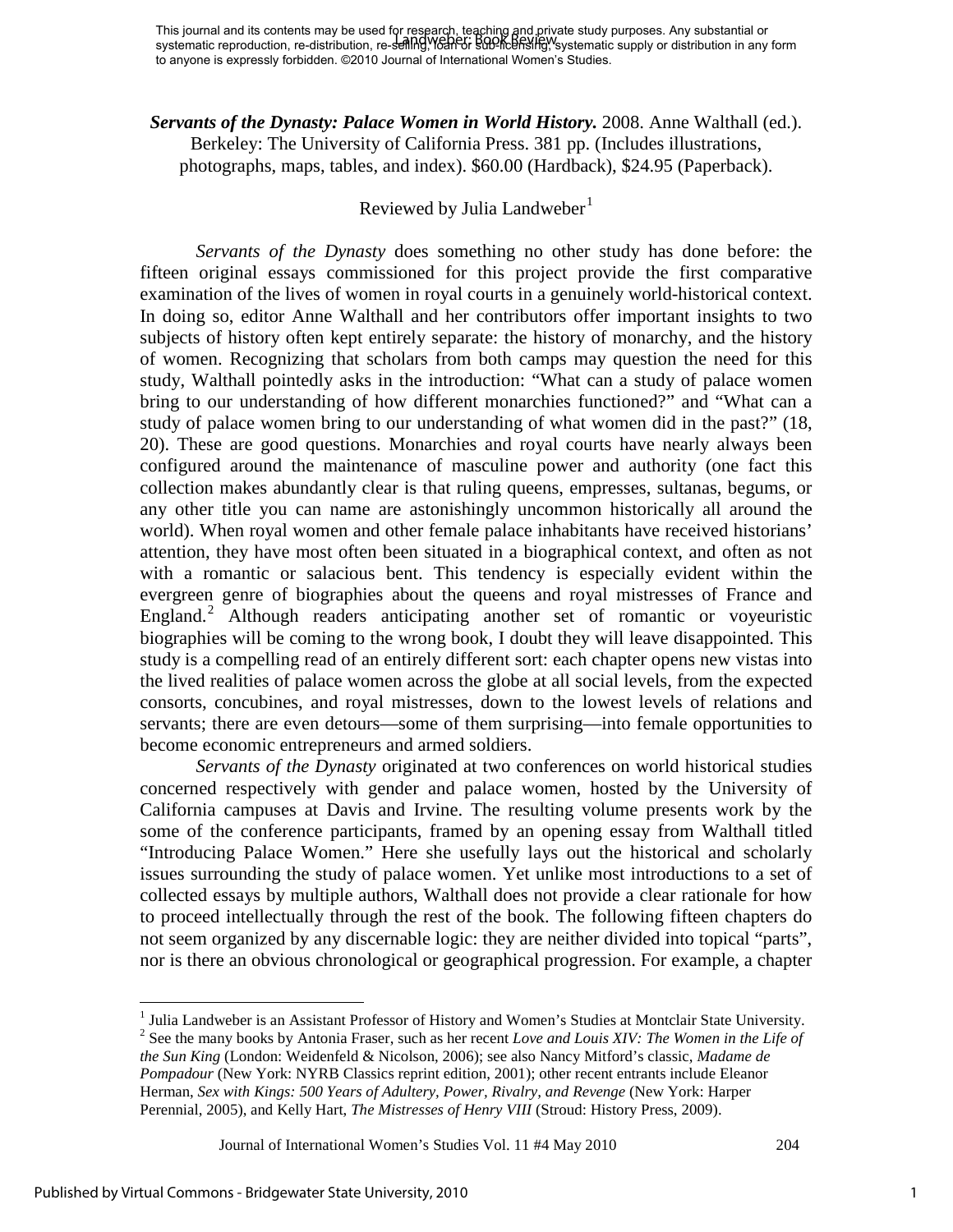on twentieth-century Benin is followed by one on the Chinese Qing dynasty (1644-1911), which in turn is followed successively by a chapter on the sixteenth-century Russian ruling family of Ivan IV, and a chapter on the Shogun's palace in nineteenth-century Japan. Two chapters on the royal French household (the first pre-revolutionary, the second post-) are inexplicably separated by four chapters on Mexico, Nigeria, China, and Korea. Similarly, there are two chapters on Nigeria, but they address different ethnolinguistic groups (Benin and Hausa), and to add to the confusion, the chapter on modern Benin is *followed* (albeit six chapters later) by the chapter on early modern Hausaland.

This is not a book, therefore, for historical neophytes: other than the first chapter, one should look elsewhere for a clearer introduction to the history of women and monarchy. Indeed, the essays are not all necessarily based on historical scholarship; several are clearly more archeological and/or anthropological in methodology than strictly historical in the traditional sense of depending for evidence on written primary sources. The lack of organization also encourages random reading: one can more easily dip in and out of chapters according to the dictates of interest, than read the book straight through. In fact that may be the preferred way to approach such a diverse collection of essays: follow one's own interests, and see where one winds up. Happily, a curiosity is quickly instilled in the reader to compare different palace women's situations and life opportunities, which should eventually draw one through the whole set of essays. Regardless of reading method, much is to be gained from the wealth of ideas and material contained in this volume.

The possibility of women exercising masculine-style power and kingly authority has historically inspired cascades of criticism by social commentators, usually male, around the world. In their eyes, "women, it is assumed, do not know how to use power; they play favorites, corrupt officials if not the king, squander the state's financial resources, and lack the courage to resist enemies" (8-9). The problem stems in part from the palace environment itself: in a setting devoted to maintaining the ruler's masculine authority, women's reproductive powers were required in order to pass that authority on to the next generation. But in many parts of the world their *productive* powers were greatly feared as potentially corrupting if applied to much beyond the maternal realm, and many efforts were made to divorce women from access to political authority. Famously, many Asian palaces included distinctly separate quarters for women, naturally a subject of intense interest in the present volume (32-37, 84-90, 96-100, 172-178, 262-268). Where important women were not physically removed from access to men, they could be contained using other means. In France, one of the world cultures historically most frightened of female power, between the fifteenth and nineteenth centuries queens were gradually divested of any duties other than providing the country with a male heir to the throne; eventually they were not even officially crowned (300). In response to all these precautions, Walthall wryly notes "there is much more to politics than making policy" (9). Questions of succession, ministerial appointments, and many other aspects of rule were open to influence by anyone close to the monarch. Who could be closer than his mother, wife, or bed-partner? This uncomfortable truth was itself the subject of repeated feminist critiques in the eighteenth and nineteenth centuries, when the myth of a dangerous backroom "empire of women" was frequently invoked by anti-women's-rights thinkers as reason to categorically deny women an open role in modern political voting

Journal of International Women's Studies Vol. 11 #4 May 2010 205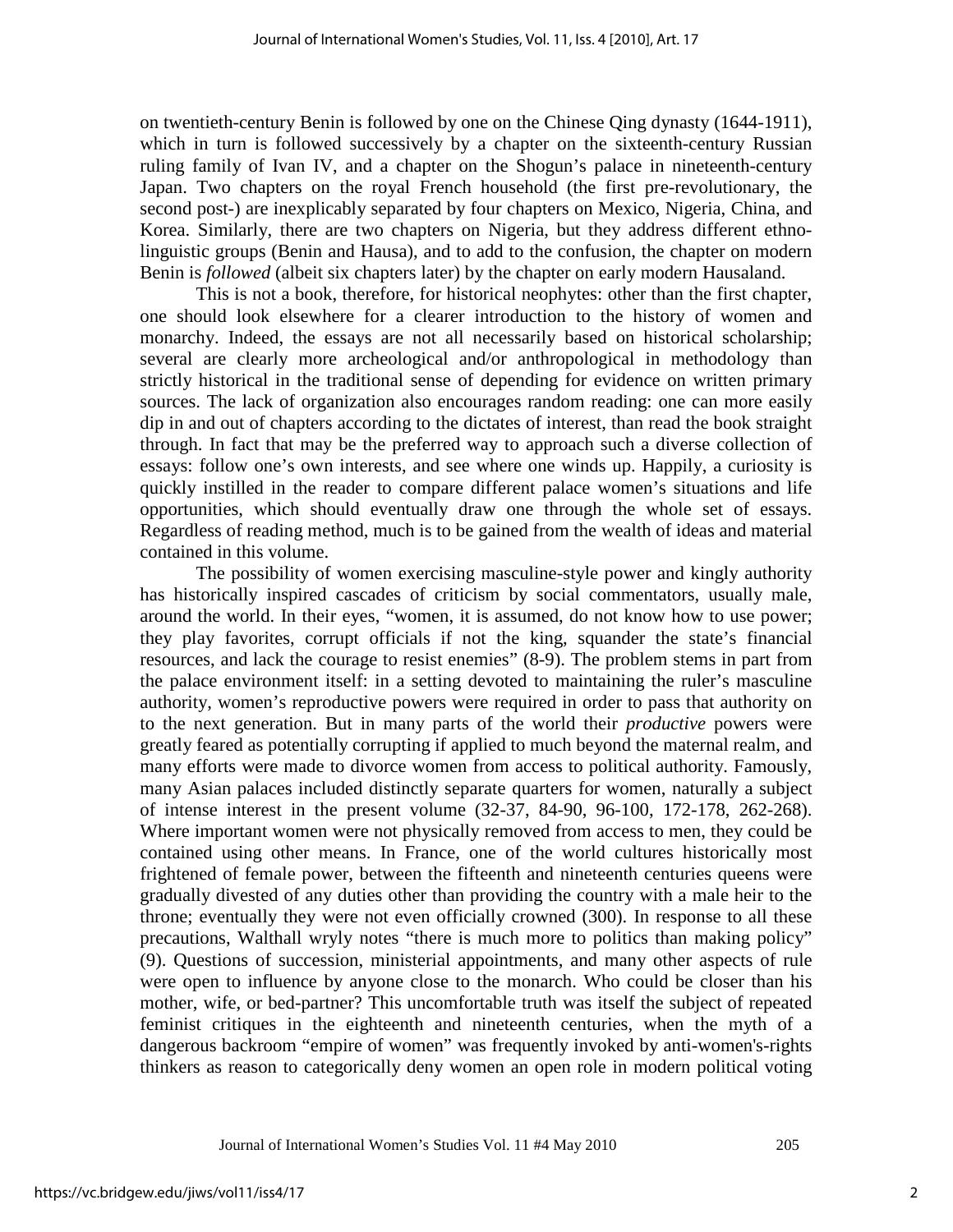and office-holding.<sup>[3](#page-3-0)</sup> Contemporary scholars have come to terms with the fact that, historically, most palace women did indeed wield power in direct proportion to the quality of their personal and sometimes physical relationships with a male authority figure. This book offers a valuable addition to that sometimes uncomfortable fact: *female* authority figures also could and did create avenues to power for women who served beneath them.

The very notion of "palace women" is alluring in part because "the whole notion implies their remaining largely hidden from view" (4). It is always tempting to delve into the history of things both mysterious and forbidden. Palaces could literally hide royal women behind walls, or enclose them within inner courtyards and buildings, often along with the monarch and their respective male and female attendants; the various Forbidden Cities of the Emperors of China, or Topkapi, the Ottoman sultans' palace in Istanbul, come immediately to mind. One of this book's delights is that we are also introduced to lesser known examples which richly deserve to be rescued from obscurity. The royal dwelling of the Oba of Benin, an ancient kingdom still flourishing within modern Nigeria, is one such: the enclosed compound was formerly decorated with "monumental…articulated brass castings of sinuous snakes, whose heads with toothed jaws hung open above the entrances to main buildings" (118). Alternatively, palaces could have physically open architecture—like Versailles, with its large windows, countless doors, and outward orientation toward gardens and forests, and its literal openness to all appropriately-dressed comers—yet be located at a substantial physical remove from centers of population, such as Paris. But not all palaces nor all palace women were equally removed from the general population. Royal dwellings were just as likely to be centrally located within cities—like the royal dwellings of the ancient Maya, or the Austrian imperial residence in Vienna—and have a kind of permeability in which the female residents regularly made themselves visible to their subjects while still retaining a high level of domestic seclusion.

As described earlier, the book lacks a clear organizational structure. Yet it is possible to impose one on it through creative reading. The most interesting approach may be one that is hinted at by Walthall's introduction, six pages of which are devoted to analyzing the relative power of women according to their categorization within palace society (11-17). The three female roles most often considered in histories of monarchy and palace life—married and unmarried sexual partners, and mothers of rulers—had predictable degrees of access to power. Royal wives seldom had much, but royal mothers who survived to see their son crowned often acquired great power and sometimes even legitimate political authority, as in the case of regents for minors or traveling rulers. The equally official role of concubines (always in the plural, and found virtually everywhere outside of Europe, where monogamous Christian monarchs were expected to content themselves sexually with a serial string of unofficial mistresses) varied from weak to strong depending upon the differing cultural expectations placed on them, their ability to

Journal of International Women's Studies Vol. 11 #4 May 2010 206

 $\overline{a}$ 

<span id="page-3-0"></span><sup>&</sup>lt;sup>3</sup> Examples include Nicolas Caritat, marquis de Condorcet, "Condorcet's Plea for the Citizenship of Women" (orig. published in French, 1790), and Olympe de Gouges, "The Rights of Women" (orig. published in French, 1791); and also John Stuart Mill, "Speech before the House of Commons" (orig. published 1867); all three are reprinted in Susan G. Bell and Karen M. Offen, *Women the Family, and Freedom: Volume One, 1750-1880* (Stanford: Stanford University Press, 1983), pp. 101, 107, and 485, respectively.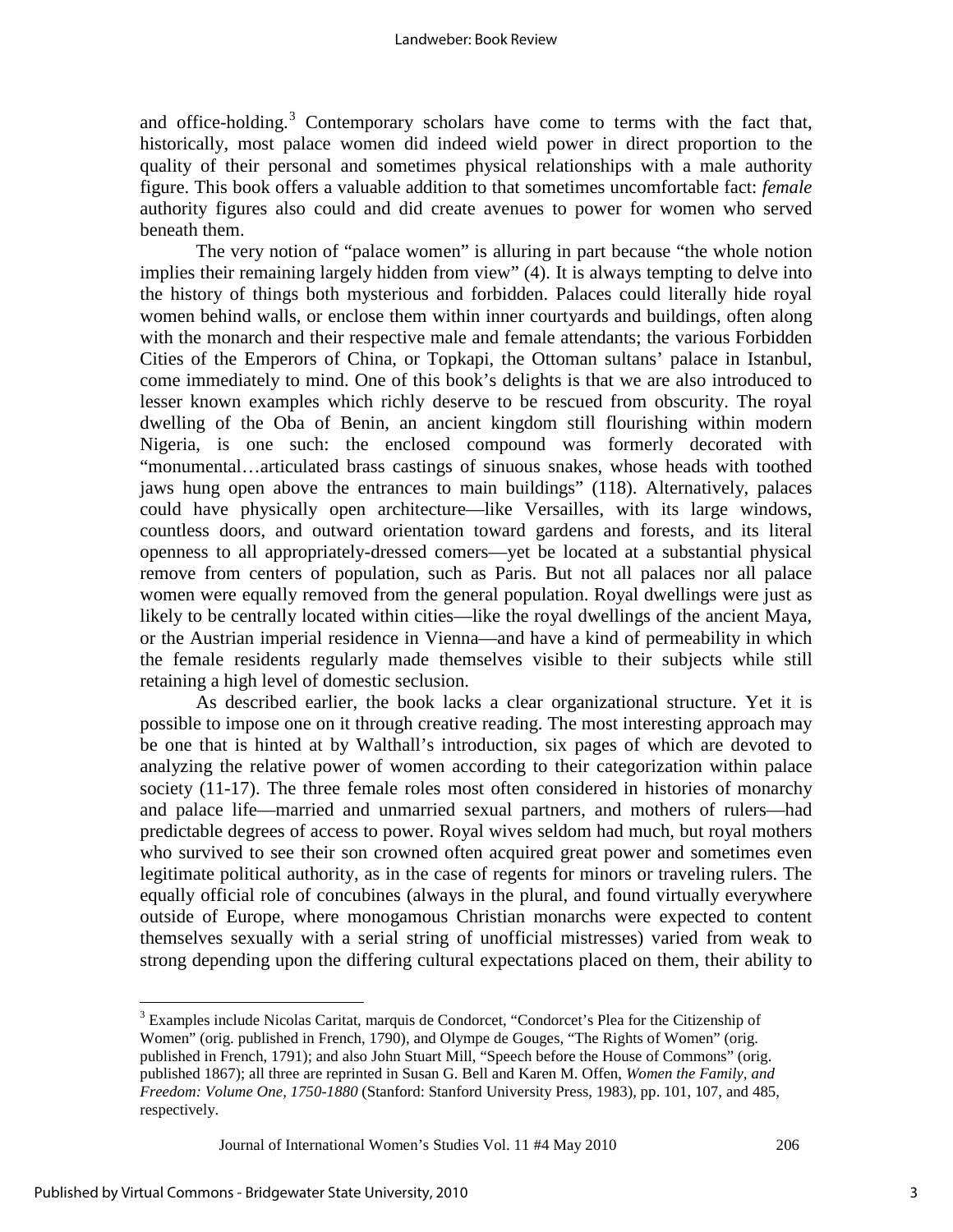produce children, and their ability to emotionally captivate the ruler and/or guide a son into position as the next heir to the throne.

There is also another category of palace women which, tellingly, is highlighted in the book's title: servants. On one level, all women (and all men other than the ruler) were "servants of the dynasty": everyone below the level of the monarch himself (with the possible exception of royal wives and the mothers of royal children) were technically there to serve the ruling system. More prosaically, every palace depended for its daily maintenance to a greater or lesser extent on a female workforce. All too often, these women have been overlooked by historians even though, as this volume's authors make clear, with some creative strategies historical records can be identified which detail their duties, their compensation, and even their personal lives. Although not every chapter is concerned with palace servants, they appear repeatedly in the book, and are the specific subject of some of the most compelling chapters. For example, one historian draws upon a preserved cache of personal letters to tell the life story of their author, Fujinami, a lowlevel female messenger employed in the Great Interior of the Japanese shogun's palace in the early nineteenth-century (172-190). Another essay profits from the comparative analysis of official and anecdotal accounts to uncover the histories of two female entertainers, Liu and Yang, who rose through their skills at political machination to become official consorts of the Song emperors of medieval China (261-279). Women who entered palaces as servants sometimes came willingly, sometimes unwillingly; often they entered with male assistance, but in some places women inside recruited other women (relatives or family friends, usually) from the outside. Once installed, as the two chapters just described indicate, these women handled a surprising range of duties well beyond the expected female drudgery of cleaning, cooking, and tending the royal family: they might instead serve as messengers or entertainers, but also were employed in work as diverse as textile-producers, bookkeepers, guards, and even armed soldiers. Palace employment could bring with it an education, social advancement, and financial enrichment, among other advantages over life on the outside.

Returning to the pair of questions which drive this book, let us consider again "what can a study of palace women bring to our understanding of how different monarchies functioned?" (18). Monarchies depended upon the women in their palaces to do far more than provide the next generation of rulers, or to be sexual partners for royal men. Women, like men, were used by rulers to forge royal identity and provide quantifiable evidence of power; too often the roles women played in the demonstration of kingly power have been ignored by historians of monarchy. Likewise, "what can a study of palace women bring to our understanding of what women did in the past?" (20). As in any complex household or society, women were woven throughout the social fabric of palace life. Women who entered palace society were not mere pawns of the monarch. They had their own ambitions, which sometimes played out with much less reference to the chief figure of power than one might expect; the example of the Japanese messenger Fujinami, mentioned above, is a perfect case study of such a woman. Walthall sums it up best: "Insofar as palace women participated in political integration not only by linking elite families but also by bringing a variety of social classes onto a common ground, they played a crucial if often overlooked role in the construction of the premodern polity…. Although royal courts were designed to project the authority of male rulers, they